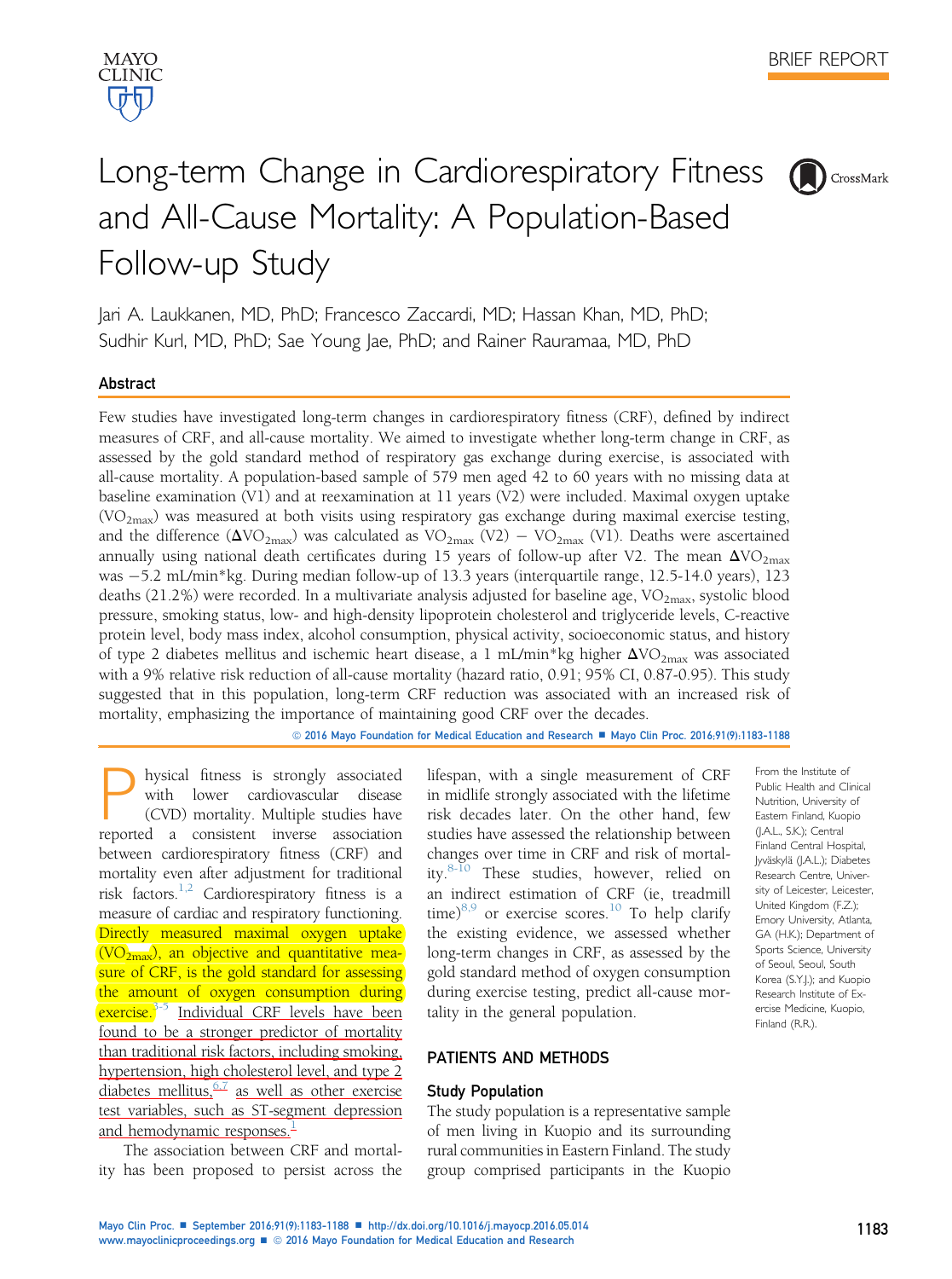Ischaemic Heart Disease Risk Factor Study, a longitudinal population-based study designed to investigate risk factors for CVD and related outcomes.<sup>11</sup> These individuals were 42 to 61 years of age during baseline examinations performed between March 20, 1984, and December 5, 1989. Of 3235 potentially randomly selected eligible men, 2682 (82.9%) volunteered to participate in this study.The present analysis is based on 579 men participating in the followup study with no missing data on exercise testing and covariates and who had assessment of CRF at baseline (visit 1 [V1]) and at 11-year examination (visit 2 [V2]; mean  $\pm$  SD interval,  $11.1\pm0.37$  years); the repeated assessment was performed without a prespecified clinical indication for exercise testing. The study was approved by the Research Ethics Committee of the University of Eastern Finland, and each participant gave written informed consent.

## Assessment of CRF

Maximal oxygen uptake was used as a measure of CRF, which was assessed using a respiratory gas exchange analyzer during maximal symptom-limited cycle ergometer exercise tolerance testing. The standardized testing protocol comprised a 3-minute warm-up at 50 W followed by a step-by-step increase in the workload by 20 W/min, with direct analyses of respiratory gases by the breath-by-breath method using an MGC analyzer (Medical Graphics Corp). The MCG analyzer expresses  $VO<sub>2max</sub>$ as mean values recorded over 8 seconds, and the  $VO<sub>2max</sub>$  was defined as the highest value for or the plateau of oxygen uptake. $11,12$  All men with the assessed highest  $VO<sub>2max</sub>$  during the repeated exercise tests were included in the study. $11,12$  Although the plateau in oxygen uptake could not have been reached despite an increase in the workload of exercise, the highest (ie, peak) value of oxygen uptake was always defined. The assessment of CRF was performed at V1 and repeated at the 11-year examination (V2). We also tested nonexercise test-based CRF derived from age, body mass index (BMI), heart rate at rest, and physical activity as previously reported. $^{13}$ 

# Assessment of Baseline and 11-Year Risk Factors

A participant was defined as a smoker if he had ever smoked cigarettes, cigars, or a pipe on a regular basis within the past 30 days. Resting blood pressure was measured between 8 and 10 AM using a random-zero sphygmomanometer. Alcohol consumption was assessed using the Nordic Alcohol Consump-tion Inventory.<sup>[12](#page-5-0)</sup> The BMI was calculated as the weight in kilograms divided by the height in meters squared. Diabetes was defined as a fasting blood glucose level of at least 126 mg/dL (to convert to mmol/L, multiply by 0.0555) or a clinical diagnosis of diabetes with dietary, oral, or insulin treatment. The collection of blood specimens and the measurement of serum lipid, lipoprotein, creatinine, and glucose levels have been described elsewhere.<sup>[14](#page-5-0)</sup> Serum C-reactive protein levels were measured using an immunometric assay (Immulite high-sensitivity C-reactive protein assay, Siemens Medical Solutions Diagnostics). Medication use, baseline diseases, physical activity level, and socioeconomic status were assessed by self-administered questionnaires. Prevalent ischemic heart disease was defined as a previous myocardial infarction, angina pectoris, or the use of nitroglycerin for chest pain at least once a week. The detailed assessment of physical activity and socioeconomic status has been described in previous studies.<sup>[15,16](#page-5-0)</sup> The assessments of risk factors were repeated similarly at V1 and V2.

## Ascertainment of Outcomes

All-cause deaths that occurred from V2 (March 1, 2000, through December 31, 2001) through December 31, 2012, were included as an outcome. There were no losses to follow-up. All the study participants were under continuous surveillance for the development of new outcome events. The sources of information were the national death certificates, followed for up to 15 years after V2. $^{11,15}$  $^{11,15}$  $^{11,15}$ 

## Statistical Analyses

For all the analyses, natural logarithm  $(log_e)$ transformed values of nonnormal distributed variables (C-reactive protein levels, BMI, serum triglyceride levels, alcohol consumption, and physical activity) were used. Descriptive data are presented as mean  $\pm$  SD or median (interquartile range) for continuous variables and as numbers (percentages) for categorical variables. Differences between V1 and V2 values were estimated using the paired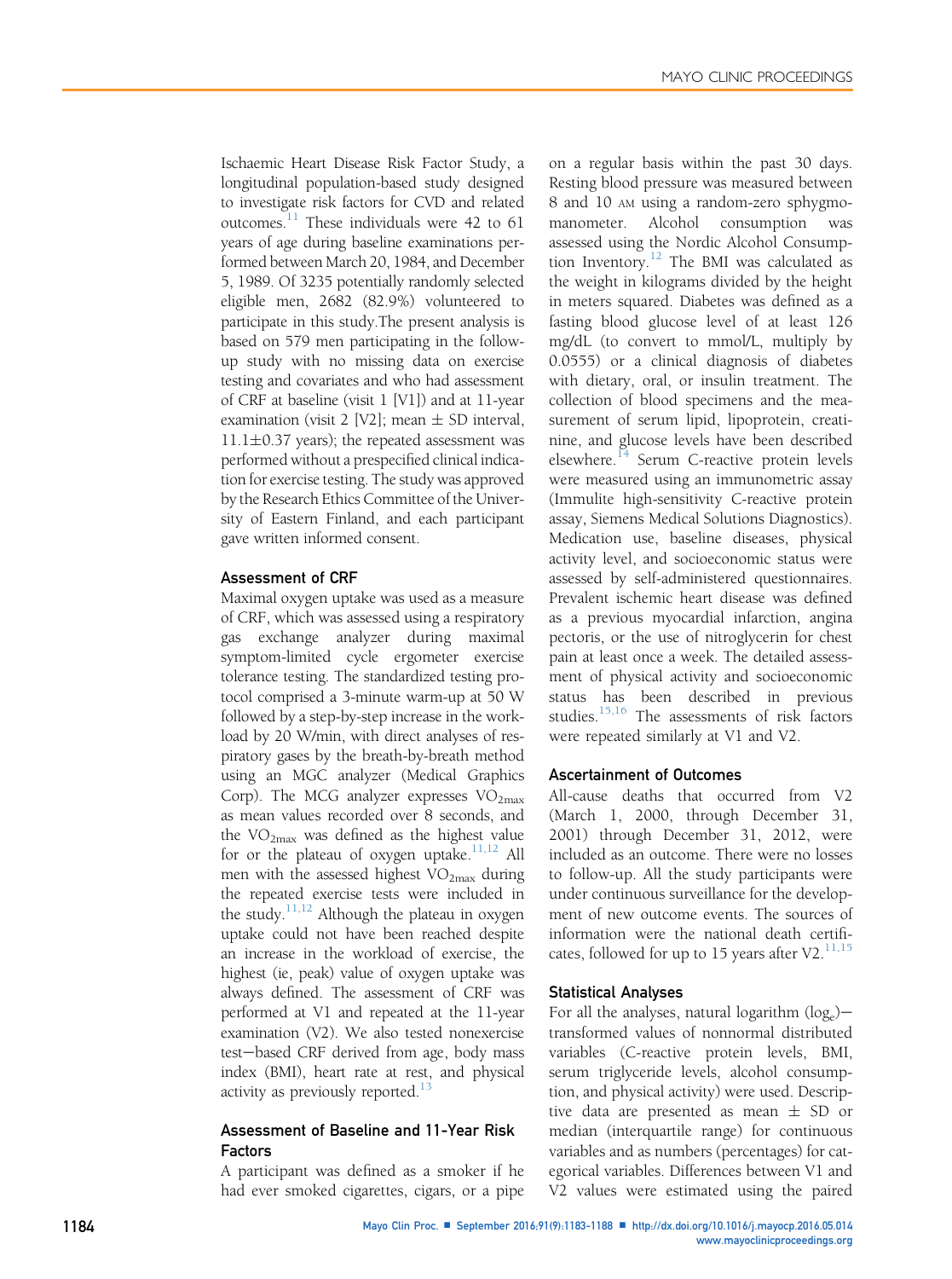t test for continuous variables and the Cochran Q test for categorical ones. Analyses of the associations between CRF change and all-cause mortality involved Cox regression modeling; V2 marked the beginning of follow-up. Hazard ratios (HRs) were estimated per 1-unit change in  $\text{VO}_{2\text{max}}$  ( $\Delta \text{VO}_{2\text{max}}$ ; difference between V2 and V1), with adjustment for values of  $VO<sub>2max</sub>$  and other potential confounders at V1; confounders were selected on the basis of their previously established role as risk factors. $11$  We also adjusted HRs using  $VO<sub>2max</sub>$  at V1 and all other confounders at V2. The proportional hazards assumption was verified for all variables by inspection of the plots of the Schoenfeld residual for covariates. We performed 2 supplementary analyses. First, we reported HRs in metabolic equivalents (METs; 1 MET =  $3.5$  mL/min\*kg) and  $\Delta\text{VO}_{2\text{max}}$  (absolute VO<sub>2max</sub> value). Second, we used V1 data on age, BMI, resting heart rate, and physical activity to estimate with a linear regression the value of CRF (estimated CRF  $[eCRF]$ <sup>[13](#page-5-0)</sup>; the coefficients derived from the regression were applied to age, BMI, resting heart rate, and physical activity values at V2 to calculate 11-year eCRF. Then, the change between V2 and V1 eCRF (ie,  $\Delta$ eCRF) was included in a model adjusted for eCRF and other potential confounders at V1 to assess the relationship between the nonexercise method for assessing CRF (ie, formulabased estimation) and mortality. Two-sided analyses were performed using Stata software version 13 (StataCorp LP), and CIs are presented at the 95% level.

## RESULTS

At baseline, 152 participants (26.3%) were smokers and mean  $\pm$  SD age and VO<sub>2max</sub> were  $50.7\pm6.7$  years and  $32.8\pm7.9$  mL/min\*kg, respectively; excluding triglycerides levels, all other variables statistically significantly changed after 11 years, with a mean  $\pm$  SD  $\Delta\text{VO}_{2\text{max}}$ of 5.25.6 mL/min\*kg (Table). During median follow-up of 13.3 years (interquartile range, 12.5-14.0 years), 123 deaths (21.2%) were recorded, with a crude incidence rate of

| TABLE. Characteristics of 579 Study Participants at Baseline and 11 Years <sup>a,b</sup> |                        |                   |                                     |
|------------------------------------------------------------------------------------------|------------------------|-------------------|-------------------------------------|
| Variable                                                                                 | Baseline values        | I I-year values   | $P$ value <sup><math>c</math></sup> |
| Age (y), mean $\pm$ SD                                                                   | $50.7 + 6.7$           | $61.8 \pm 6.4$    | < 0.001                             |
| Systolic blood pressure (mm Hg), mean $\pm$ SD                                           | $131 + 15$             | $134 \pm 17$      | < 0.001                             |
| LDL cholesterol (mg/dL), mean $\pm$ SD                                                   | $146 + 34$             | $135 + 35$        | < 0.001                             |
| HDL cholesterol (mg/dL), mean $\pm$ SD                                                   | $51 + 11$              | $45 + 11$         | < 0.001                             |
| C-reactive protein (mg/L), median (IQR)                                                  | $1.06$ $(0.60 - 1.96)$ | $1.32(0.70-2.80)$ | < 0.001                             |
| BMI ( $kg/m2$ ), median (IQR)                                                            | 26.2 (24.3-28.6)       | 26.8 (25.0-29.5)  | < 0.001                             |
| Triglycerides (mg/dL), median (IQR)                                                      | $99(73-141)$           | $102(73-139)$     | .81                                 |
| Alcohol consumption (g/wk), median (IQR)                                                 | $36(8-97)$             | $40(9-109)$       | .006                                |
| Energy expenditure of physical activity (kcal/d), median (IQR)                           | 308 (175-489)          | 385 (224-600)     | < 0.001                             |
| Socioeconomic status, mean $\pm$ SD <sup>d</sup>                                         | $6.99 + 3.92$          | $10.51 + 4.83$    | < 0.001                             |
| Smoking (yes) (No. [%])                                                                  | 152(26.3)              | 103(17.9)         | < 0.001                             |
| History of ischemic heart disease (yes) (No. [%])                                        | 104(17.9)              | 148 (25.6)        | < 0.001                             |
| History of type 2 diabetes mellitus (yes) (No. [%])                                      | 15(2.6)                | 70(12.1)          | < 0.001                             |
| $VO2max$ (mL/min*kg), mean $\pm$ SD                                                      | $32.8 \pm 7.9$         | $27.6 \pm 6.9$    | < 0.001                             |
| $VO2max$ (mL/min), mean $\pm$ SD                                                         | $7624 + 665$           | $7745 + 580$      | < 0.001                             |
| RER at maximal exercise, mean $\pm$ SD <sup>e</sup>                                      | $1.17 \pm 0.10$        | $1.12 + 0.12$     | < 0.001                             |

<sup>a</sup>BMI = body mass index (calculated as the weight in kilograms divided by the height in meters squared); HDL = high-density lipoprotein;  $IQR =$  interquartile range; LDL = low-density lipoprotein; RER = respiratory exchange ratio;  $VO_{2max} =$  maximal oxygen uptake;  $\Delta$ VO<sub>2max</sub> = VO<sub>2max</sub> at 11 years  $-$  VO<sub>2max</sub> at baseline.

bSI conversion factors: To convert cholesterol values to mmol/L, multiply by 0.0259; to convert C-reactive protein values to nmol/L, multiply by 9.524; to convert triglyceride values to mmol/L, multiply by 0.0113.

<sup>c</sup>P values indicate differences between 11-year and baseline values; for non-normally distributed data, paired P values are calculated using the log-transformed variables.

dSocioeconomic status is a summary index combining measures of income, occupation, occupational prestige, material standard of living, and housing conditions (all assessed using self-reported questionnaires).

e The RER is the ratio of carbon dioxide production to oxygen consumption at maximal exercise (the highest RER value during the exercise test).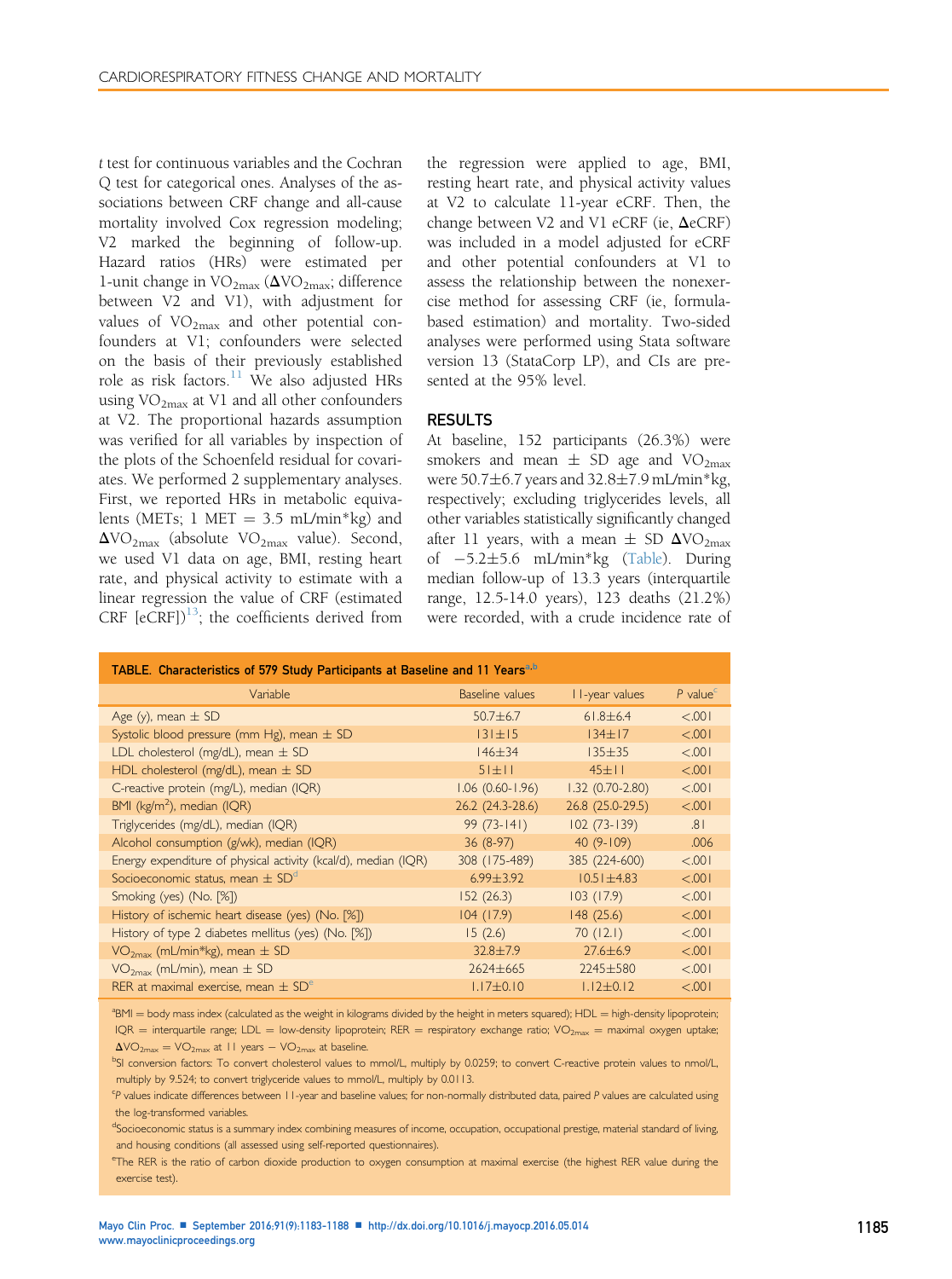16.9 (95% CI, 14.2-20.2) per 1000 personyears. The relationship between CRF change and all-cause mortality is described in the Figure.

In an analysis adjusted for only  $VO<sub>2max</sub>$  at V1, a 1 mL/min\*kg higher  $\Delta$ VO<sub>2max</sub> was associated with a mortality HR of 0.90 (95% CI, 0.87-0.94; P<.001), corresponding to 0.70 (95% CI, 0.61-0.80) per 1 MET and 0.998 (95% CI, 0.998-0.999) per 1 mL/min higher  $\Delta$ VO<sub>2max</sub>. In a multivariate analysis adjusted for  $VO_{2max}$ , age, systolic blood pressure, smoking status, low- and high-density lipoprotein cholesterol and triglyceride levels, C-reactive protein level, BMI, alcohol consumption, physical activity, socioeconomic status, and history of type 2 diabetes mellitus and ischemic heart disease at V1, a 1 mL/min\*kg higher  $\Delta\text{VO}_{2\text{max}}$  was associated with a 9% relative reduction of all-cause death, ie, HR 0.91 (95% CI, 0.87-0.95; P<.001; Figure), corresponding to 0.71 (95% CI, 0.61-0.83) per 1 MET and 0.998 (95% CI, 0.998-0.999) per 1 mL/min higher  $\Delta\text{VO}_{2\text{max}}$ . When the multivariate analysis was adjusted for  $VO<sub>2max</sub>$  at V1 and all other covariates assessed at V2 (477 participants and 98 deaths without missing data), the result was similar (HR, 0.88; 95% CI, 0.84-0.93; P<.001) per 1 mL/min\*kg higher  $\Delta\text{VO}_{2\text{max}}$ , corresponding to an HR of 0.65 (95% CI, 0.55-0.76) per 1 MET and 0.998 (95% CI, 0.998-0.999) per 1 mL/min higher  $\Delta\text{VO}_{2\text{max}}$ .



Using a nonexercise testing method for assessing CRF, in a model adjusted for eCRF, systolic blood pressure, smoking status, serum low- and high-density lipoprotein cholesterol levels, triglyceride levels, history of type 2 diabetes and ischemic heart disease, C-reactive protein levels, alcohol consumption, and socioeconomic status at V1, the HR per 1 mL/min higher  $\Delta$ eCRF resulted in an HR of 0.998 (95% CI, 0.996-0.999; P=.001; 431 participants and 90 deaths without missing data).

## **DISCUSSION**

In this study, we found a strong inverse association between long-term change in directly measured CRF and all-cause mortality. A smaller decrease in CRF over 11 years was associated with a lower risk of all-cause death in a graded manner in this population-based sample of men. The observed association was independent of risk factors assessed at baseline and at 11 years.

Blair et al<sup>[8](#page-4-0)</sup> reported that participants who maintained or improved to sufficient CRF levels were less likely to die of any causes during follow-up than persistently unfit participants within 2 CRF examinations. More recently, Kokkinos et al<sup>9</sup> found that **survival** improved significantly when unfit individuals became fit at least 6 months after the initial **CRF** test. The results of this study suggested that individuals enhancing their fitness from a low-fit to a fit level using different categories for indirectly estimated CRF status yields significant health benefits even at an advanced age. Last, a similar association was found in a study using a score to estimate physical fitness.<sup>[10](#page-5-0)</sup> The present study is based on a population-based sample of men with repeated and direct assessment of CRF using a similar interval for all participants, whereas previous studies were constructed based on participants referred to exercise testing at varying intervals between 2 repeated tests $8.9$ and on indirect CRF assessment or exercise scores.<sup>[10](#page-5-0)</sup>

Cardiorespiratory fitness is a simple, practical component that can be measured easily in clinical practice, and directly assessed CRF is one of the strongest risk factors for mort- $\left[ \text{ality.} \right]^{1,17}$  We also previously found that CRF is one of the strongest risk factors when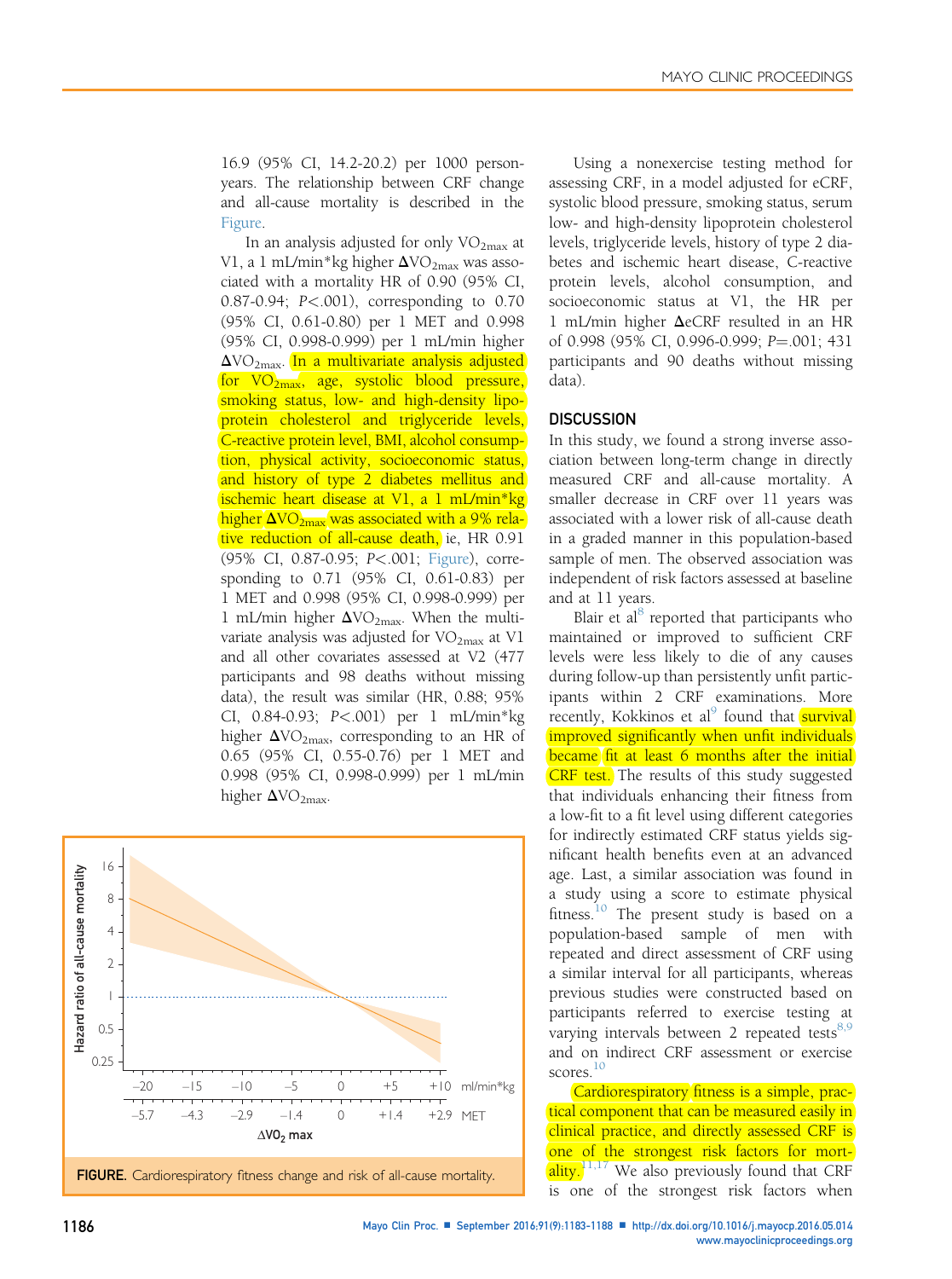<span id="page-4-0"></span>combined with common cardiovascular risk scores.<sup>[18](#page-5-0)</sup> Because exercise testing with assessment of CRF is a widely available measure, it should be used to help assess the risk of premature death in particular populations, including patients with previous CVD, those with common cardiovascular risk factors or symptoms, and those who are inactive but plan to become much more active. On the basis of these results, we recommend counseling on a physically active lifestyle to improve and maintain good CRF levels. We also found that higher nonexercise test-based CRF changes were related to lower all-cause mortality. This finding indicates that nonexercise test-based estimation of CRF could also be a useful tool when exercise testing is not available; only the assessment of age, resting heart rate, BMI, and physical activity level is needed for nonexercise test estimation of  $CRF<sup>13</sup>$ .

It is possible that the higher mortality rates in men with low levels of CRF were at least partly due to underlying chronic diseases (diagnosed or undiagnosed) associated with an increased risk of mortality (reverse causality). However, we adjusted for baseline and 11-year covariates (including diseases) to avoid this bias, which is a typical feature of follow-up studies. We also acknowledge that the generalizability of these findings is limited by the study population, consisting of middle-aged Finnish men only; these results need to be replicated in other ethnic groups, including different age groups. On the other hand, strengths of this study include the rigorous measurement of baseline and follow-up risk factors, the direct and repeated measurement of CRF at similar intervals, the large and homogeneous communitybased sample, and the long-term follow-up without missing data on outcomes.

#### **CONCLUSION**

The results of this study underline the importance of sustained CRF to reduce the risk of long-term mortality. Maintaining a good CRF level is one of the most attainable beneficial lifestyle changes that a person can achieve primarily by physical exercise.

#### ACKNOWLEDGMENTS

We thank the staff of the Kuopio Research Institute of Exercise Medicine and the

Research Institute of Public Health, University of Eastern Finland, Kuopio, Finland, for data collection in the study.

Abbreviations and Acronyms:  $\text{BMI} = \text{body}$  mass index;  $CRF =$  cardiorespiratory fitness;  $CVD =$  cardiovascular disease;  $eCRF =$  estimated cardiorespiratory fitness;  $HDL =$ high-density lipoprotein;  $HR =$  hazard ratio;  $IQR =$  interquartile range;  $LDL =$  low-density lipoprotein; MET = metabolic equivalent;  $RER$  = respiratory exchange ratio;  $VO_{2max}$  = maximal oxygen uptake;  $\Delta \text{VO}_{2max}$  =  $\text{VO}_{2max}$  at 11 years  $-VO<sub>2max</sub>$  at baseline

Grant Support: This study was supported by the Finnish Foundation for Cardiovascular Research, Helsinki.

Correspondence: Address to Jari A. Laukkanen, MD, PhD, Institute of Public Health and Clinical Nutrition, University of Eastern Finland, PO Box 1627, FIN-70211 Kuopio, Finland [\(jariantero.laukkanen@uef.](mailto:jariantero.laukkanen@uef.fi)fi).

#### REFERENCES

- 1. Kodama S, Saito K, Tanaka S, et al. Cardiorespiratory fitness as a quantitative predictor of all-cause mortality and cardiovascular events in healthy men and women: a meta-analysis. JAMA. 2009;301(19):2024-2035.
- 2. Kaminsky LA, Arena R, Beckie TM, et al; American Heart Association Advocacy Coordinating Committee; Council on Clinical Cardiology; and Council on Nutrition, Physical Activity, and Metabolism. The importance of cardiorespiratory fitness in the United States: the need for a national registry: a policy statement from the American Heart Association. Circulation. 2013;127(5):652-662.
- 3. Fletcher GF, Balady GJ, Amsterdam EA, et al. Exercise standards for testing and training: a statement for healthcare professionals from the American Heart Association. Circulation. 2001; 104(14):1694-1740.
- 4. Kaminsky LA, Arena R, Myers J. Reference standards for cardiorespiratory fitness measured with cardiopulmonary exercise testing: data from the Fitness Registry and the Importance of Exercise National Database. Mayo Clin Proc. 2015;90(11): 1515-1523.
- 5. Balady GJ, Arena R, Sietsema K, et al; American Heart Association Exercise, Cardiac Rehabilitation, and Prevention Committee of the Council on Clinical Cardiology; Council on Epidemiology and Prevention; Council on Peripheral Vascular Disease; Interdisciplinary Council on Quality of Care and Outcomes Research. Clinician's guide to cardiopulmonary exercise testing in adults: a scientific statement from the American Heart Association. Circulation. 2010;122(2): 191-225.
- 6. Myers J, Prakash M, Froelicher V, Do D, Partington S, Atwood JE. Exercise capacity and mortality among men referred for exercise testing. N Engl J Med. 2002;346(11):793- 801.
- 7. Blair SN, Kampert JB, Kohl HW III, et al. Influences of cardiorespiratory fitness and other precursors on cardiovascular disease and all-cause mortality in men and women. JAMA. 1996;276(3): 205-210.
- 8. Blair SN, Kohl HW III, Barlow CE, Paffenbarger RS Jr, Gibbons LW, Macera CA. Changes in physical fitness and allcause mortality: a prospective study of healthy and unhealthy men. JAMA. 1995;273(14):1093-1098.
- 9. Kokkinos P, Myers J, Faselis C, et al. Exercise capacity and mortality in older men: a 20-year follow-up study. Circulation. 2010; 122(8):790-797.